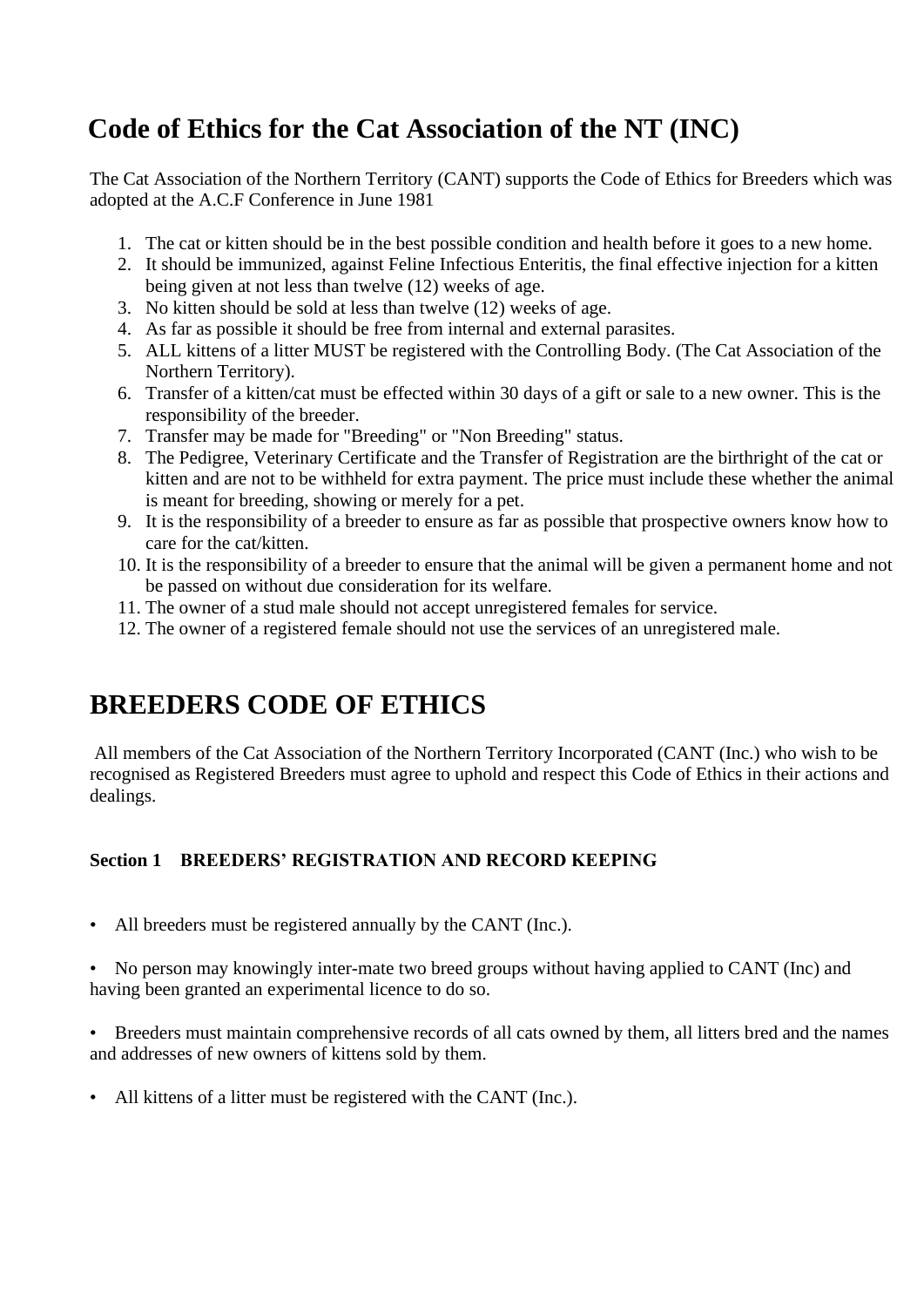#### **Section 2 OBLIGATIONS**

The overarching obligation for breeders is to always breed for the health, quality, temperament and the long term betterment of the breed.

• Agreements between the parties should be made regarding the costs and re-mating if applicable. The owner of the queen should make these arrangements well in advance and forewarn the owner of the stud of the impending visit of the queen. It is the responsibility of the stud's owner to witness at least three matings during the time that the queen is at stud. The stud service fee is payable and the completed certificate of service is to be provided at the time of service unless other terms have been agreed between the two parties. All mating certificates provided for outside stud service shall be true and correct.

• The owner of a stud male will not accept unregistered females for service and will ensure that the female is owned and registered in the name of a financial member of a recognised registering body.

• Owners of queens will not use unregistered males for service and will ensure that the male is owned and registered in the name of a financial member of a recognised cat registering body. Progeny of matings between unregistered animals or animals belonging to unregistered breeders WILL NOT BE REGISTERED.

• Breeders should ensure that a prospective new owner who wishes to either breed or show the cat/kitten is provided with the best potential show or breeding cat/kitten available. Cats/kittens with breed faults or substandard animals SHOULD NOT be sold for breeding and showing.

• No cat or kitten shall be sold to, or through, an agent who in turn will sell them on to new owners. (e.g. pet shops). Cats and kittens may be offered for sale at a cat show but must not be sold and removed from the show by new owners. All sales of cats and kittens should be conducted at the breeders' premises.

• If exporting a cat overseas, every effort should be made to ensure it is not going into "the Pet Trade". Contacting the recognised Cat Control Body in the country to which the cat is being exported to ascertain the bona fides of the recipient is a recommended course of action.

As far as possible cats/kittens should be free from internal and external parasites, e.g. ear mites, fleas and intestinal worms.

• All cats/kittens should be immunised against Feline Infectious Enteritis, Feline Rhinotracheitis and Feline Calicivirus (Fe3 Vaccination).

• No kitten should be sold until at least 12 weeks of age and the breeder must ensure that the kitten is of sufficient maturity to cope with the move to a new home.

• Kittens or cats sold or placed in a breeding program should be tested for known heritable genetic defects/diseases by DNA tests available at the time. The purchaser must be made aware of the test results and if a cat/kitten is identified as a carrier or affected the breeder/purchaser must provide CANT (Inc.) with a signed statement that they are aware of the results if they wish to proceed with the purchase/placement.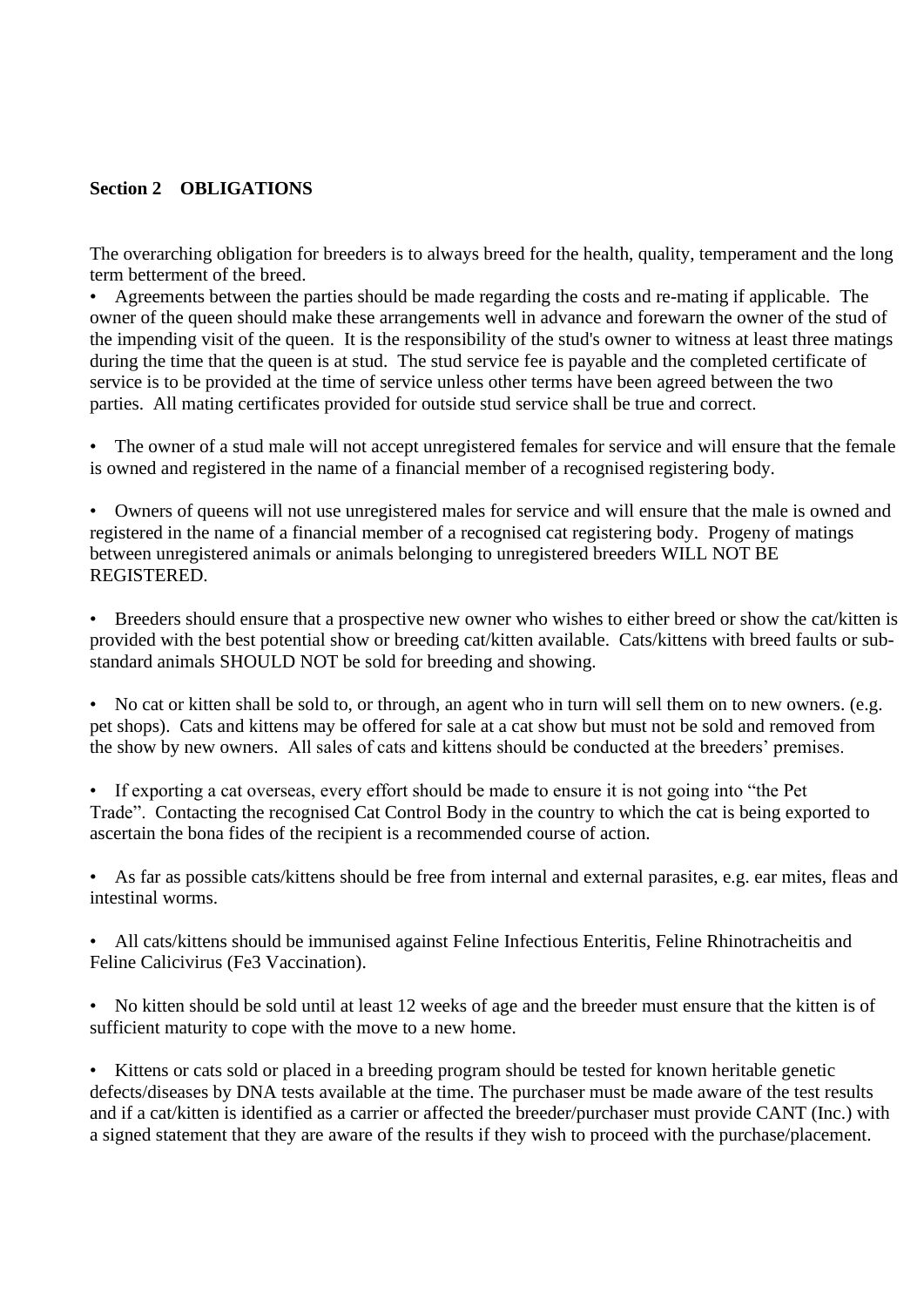• The Pedigree, Immunisation Certificate and Certificate of Registration are the birth right of the cat or kitten and are not to be withheld for extra payment. The price must include these whether the animal is sold for breeding, showing, or as a pet.

• Certificates of Registration will be transferred by the breeder into the new owners' name when the cat/kitten has been sold.

## **Section 3 GENERAL CARE OF BREEDING STOCK**

• Breeders shall maintain a high standard of health and care for their cats and keep only the number of cats which can properly be cared for and protected from illness and stress related problems.

• Breeding cats shall be immunised regularly, and tested for preventable or inheritable diseases.

• Entire female cats must not roam free (in the general environs) unless under supervision and calling females must be prevented from having access to the general environs.

- Entire male cats must be prevented from having access to the general environs.
- Cats must be groomed regularly and handled daily and be given facilities for climbing and scratching.
- Cats should be provided with a balanced diet with food bowls to be changed at least once a day and always clean water available.
- Cats should be housed in hygienic conditions and provided with toilet facilities that are kept clean and disinfected regularly.
- Prompt veterinary attention should be provided if and when required.

### **Section 4 CARE OF PREGNANT QUEEN AND KITTENING**

• Queens shall not be overbred, a maximum of two (2) litters per 12 months period is recommended.

• Breeders shall keep records of all matings, including mating dates, birth dates, number and sexes of kittens born.

- All breeders are to familiarise themselves with the kittening process prior to breeding a litter.
- Increase food amounts to the queen as pregnancy progresses and/or as the queen requires.
- Ensure an adequate calcium supply (in the correct form and proportions) during pregnancy and lactation.
- Provide a clean, adequately sized box and bedding at least one (1) week prior to expected kittening.
- Assist the kittening process where necessary.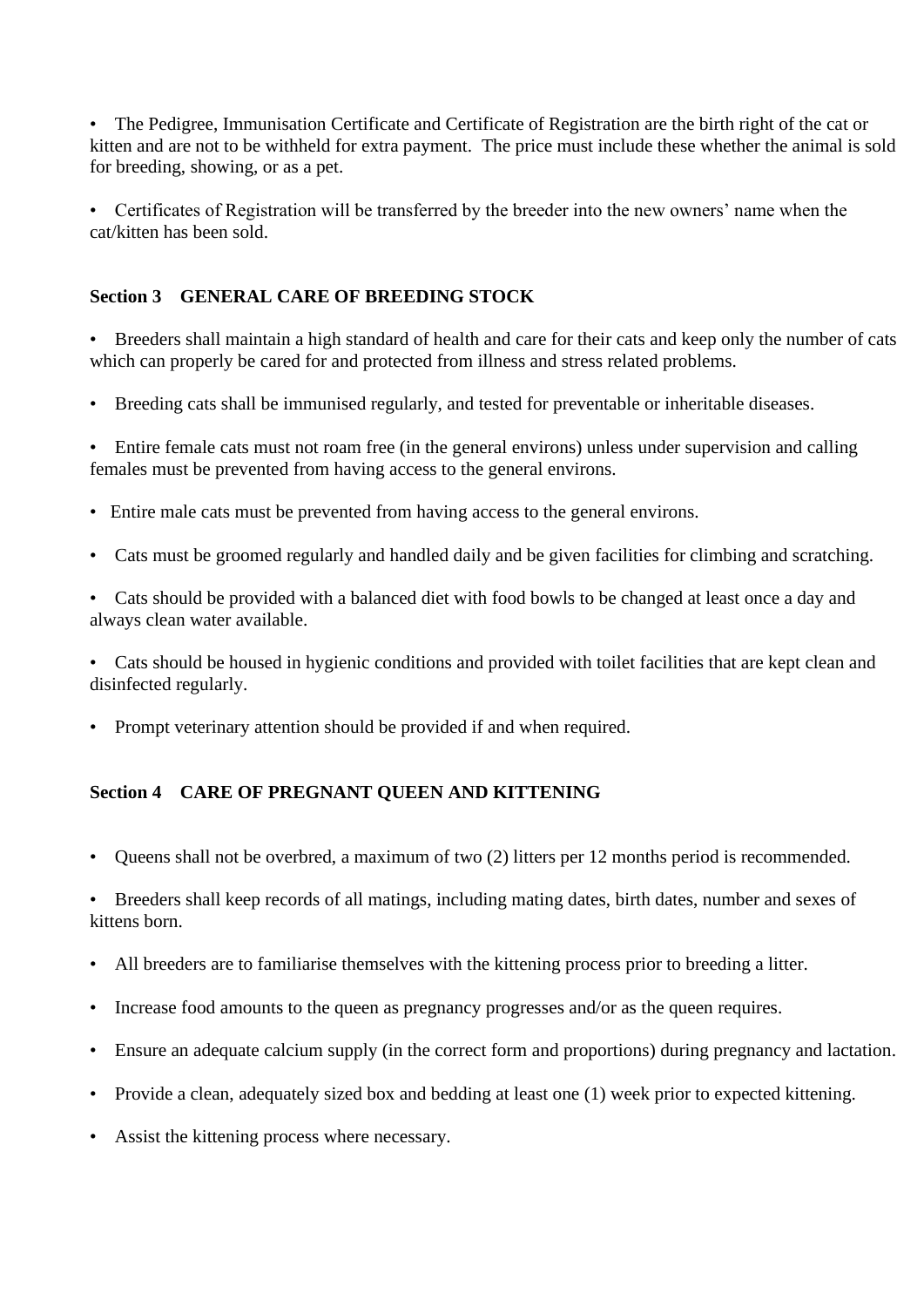• Queens must not knowingly be left more than two (2) hours in unproductive labour before seeking veterinary advice.

- Check the queen daily for undue bleeding and signs of mastitis.
- Check kittens daily for weight gain.

• Eyes should be checked daily in small kittens and if eye infections occur, veterinary treatment should be sought.

# **Section 5 DISPOSAL OF BREEDING STOCK**

Entire or over 9 months of age:

• No breeding cat shall be excessively passed around, be leased loaned or sold ENTIRE more than three (3 times during its life, before being desexed.

• It is the owner's responsibility to ascertain the acceptability of the new owner's (lessee's borrower's, buyer's) premises and standard of care before the cat is re-located.

Desexed:

• It is the breeder's responsibility to desex all stock no longer required or unsuitable for breeding. Desexed former breeding stock may be found homes. All ex-breeding stock should be micro chipped prior to sale or re-homing.

• No person may advertise a cattery sell out.

### **Section 6 GENETIC ANOMOLIES**

• The problem of genetic anomalies is something of which all breeders should be aware – this is not to suggest that these are common but cats must be expected to have a quota of defects just as are found with other animals. (See the ACF (Inc.) Book of Standards for list of withholding faults and list of known genetic disorders).

• The mating of very closely related cats through a restricted mating programme is another way to test for any genetic anomalies but should only be an option in very special instances (a list of restricted matings is given below). Kittens bred from such matings must be registered as non-breeding and desexed to prevent the inheritance of any detrimental genetic traits by subsequent generations unless there is a specific purpose which has been advised by veterinary or genetic counselling.

- o Mother to son
- o Father to daughter
- o Full siblings

Breeders are strongly encouraged to avail themselves of DNA testing applicable to their breed. Testing can be accessed from such organisations as UC – Davis Veterinary Genetics Laboratory or www.animalsdna.com. NB. Samples are taken by a Cotton Mouth Swab except Ancestry and Karyotyping.